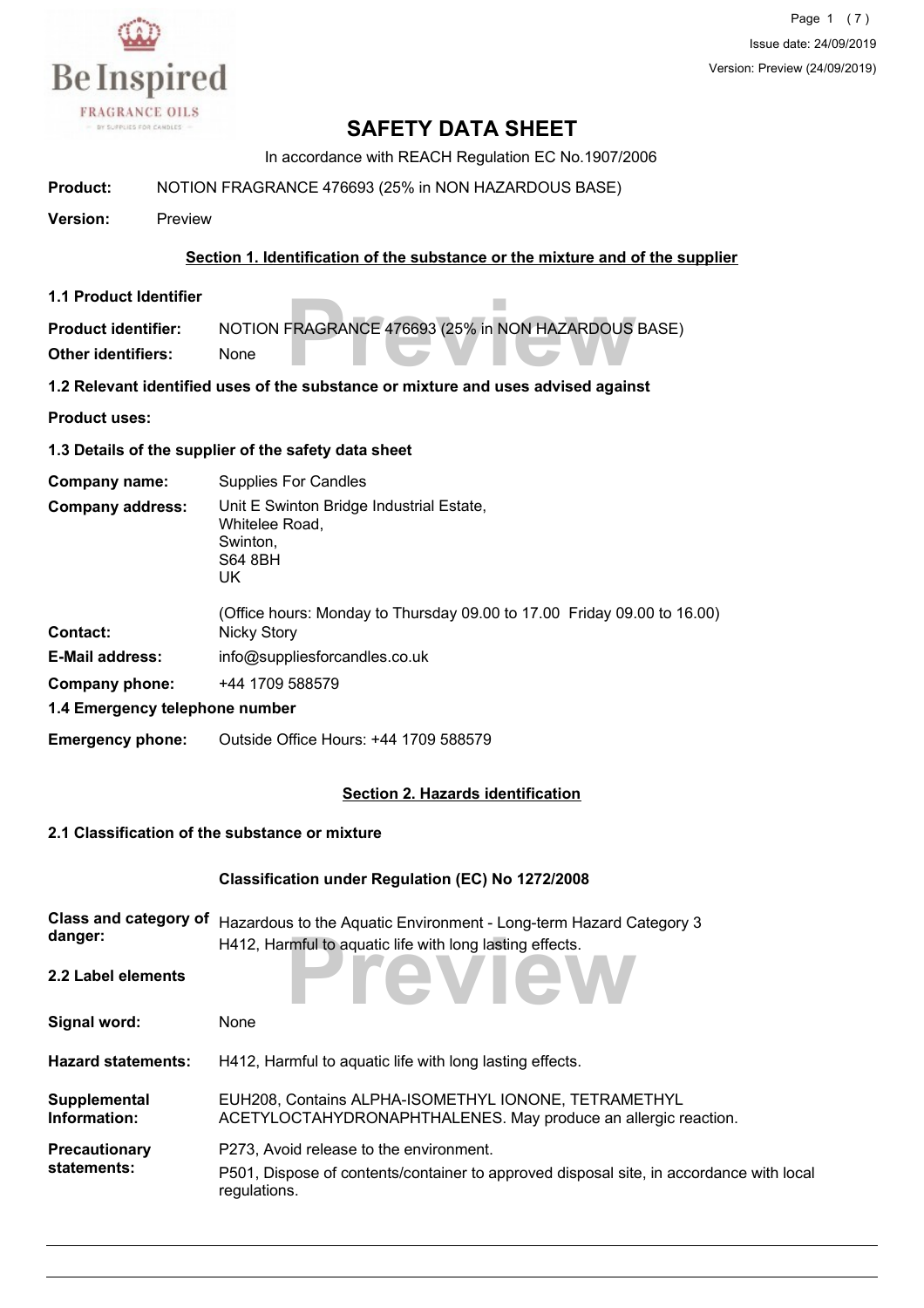

Page 2 (7) Issue date: 24/09/2019 Version: Preview (24/09/2019)

# **SAFETY DATA SHEET**

In accordance with REACH Regulation EC No.1907/2006

**Product:** NOTION FRAGRANCE 476693 (25% in NON HAZARDOUS BASE)

**Version:** Preview

**Pictograms:** None

**Other hazards:** Hydrocarbon Concentration %: 0.032%

# **Preview Concentration %:** 0.032%<br> **Preview Composition / information on ingredients**

#### **3.2 Mixtures**

#### **Contains:**

| <b>Name</b>                                                                | <b>CAS</b>                | EC                                                  | <b>REACH Registration</b><br>No. | $\frac{9}{6}$ | <b>Classification for</b><br>(CLP) 1272/2008  |
|----------------------------------------------------------------------------|---------------------------|-----------------------------------------------------|----------------------------------|---------------|-----------------------------------------------|
| <b>IIONONE</b>                                                             | 179-77-6                  | 201-224-3                                           |                                  | $5 - 10%$     | EH C2:H411 .-                                 |
| <b>ITETRAMETHYL</b><br>IACETYLOCTAHYDRON68155-66-8.<br><b>IAPHTHALENES</b> | 54464-57-2.<br>68155-67-9 | 259-174-3.<br>268-978-3.<br>268-979-9.<br>915-730-3 | 01-2119489989-04-xxxx            | $0.1 - 1\%$   | <b>SCI 2-SS 1B-EH C1:</b><br>H315-H317-H410.- |
| <b>JALPHA-ISOMETHYL</b><br><b>IIONONE</b>                                  | 127-51-5                  | 204-846-3                                           |                                  | $0.1 - 1\%$   | <b>ISS 1B-EH C2:H317-</b><br>H411.-           |

#### **Substances with Community workplace exposure limits:**

| <b>Name</b>       | <b>CAS</b> | EC        | $\mathbf{0}$<br>70 |
|-------------------|------------|-----------|--------------------|
| DIETHYL PHTHALATE | 84-66-2    | 201-550-6 | 1-<5%              |

**Substances that are persistent, bioaccumulative and toxic or very persistent and very bioaccumulative, greater than 0.1%:**

Not Applicable

#### **Section 4. First-aid measures**

#### **4.1 Description of first aid measures**

rediately with water for at least 15 minutes. Contact<br>contaminated clothes. Wash thoroughly with soap a<br>ersists.<br>uth with water and obtain medical attention. **Inhalation:** Remove from exposure site to fresh air, keep at rest, and obtain medical attention. **Eye exposure:** Flush immediately with water for at least 15 minutes. Contact physician if symptoms persist. Remove contaminated clothes. Wash thoroughly with soap and water. Contact physician if irritation persists. **Skin exposure: Ingestion:** Rinse mouth with water and obtain medical attention.

#### **4.2 Most important symptoms and effects, both acute and delayed**

None expected, see Section 4.1 for further information.

#### **4.3 Indication of any immediate medical attention and special treatment needed**

None expected, see Section 4.1 for further information.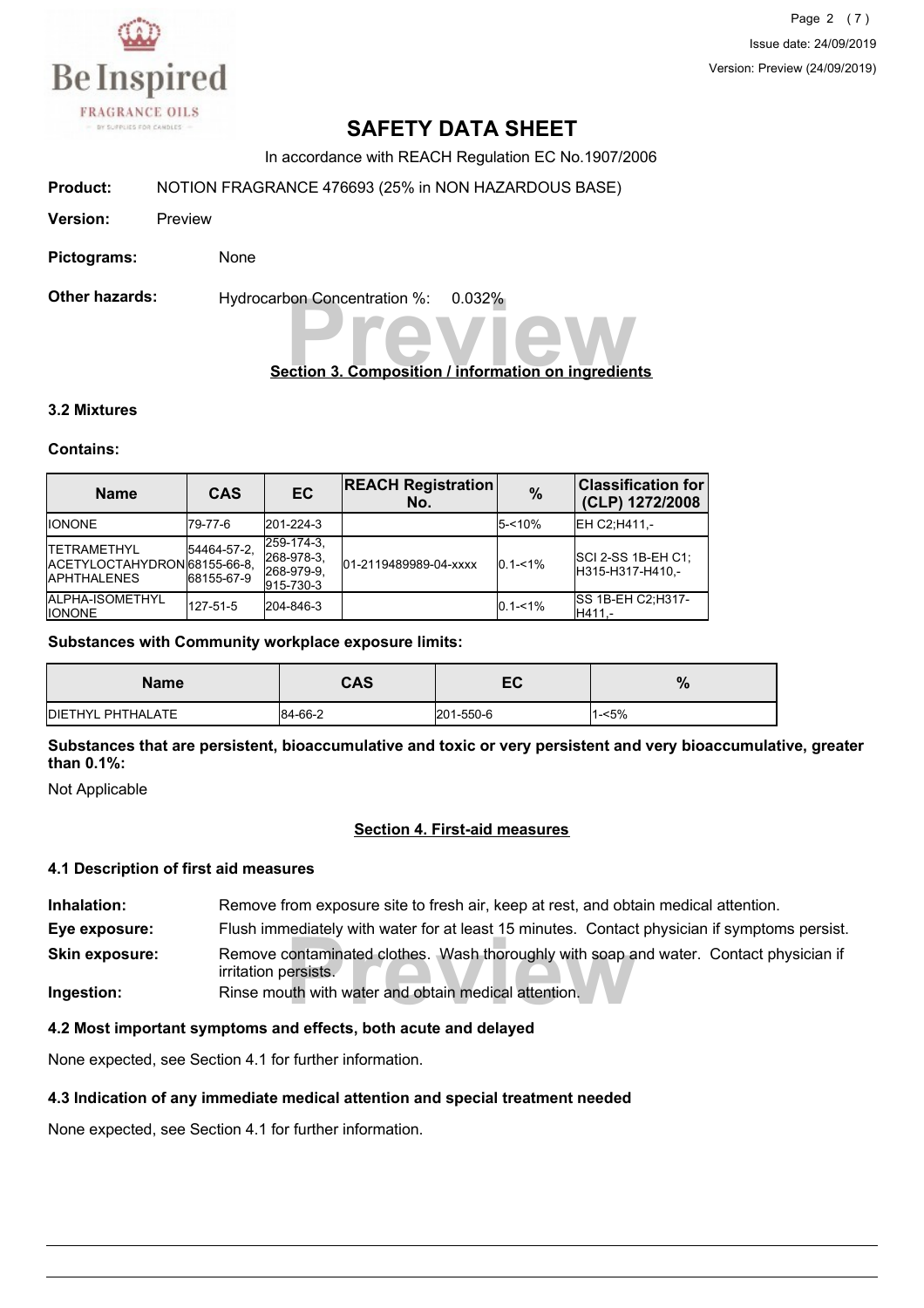

Page 3 (7) Issue date: 24/09/2019 Version: Preview (24/09/2019)

# **SAFETY DATA SHEET**

In accordance with REACH Regulation EC No.1907/2006

**Product:** NOTION FRAGRANCE 476693 (25% in NON HAZARDOUS BASE)

**Version:** Preview

#### **SECTION 5: Firefighting measures**

#### **5.1 Extinguishing media**

Suitable media: Carbon dioxide, Dry chemical, Foam.

# provide, Dry chemical, Foam.<br>**The substance or mixture 5.2 Special hazards arising from the substance or mixture**

In case of fire, may be liberated: Carbon monoxide, Unidentified organic compounds.

#### **5.3 Advice for fire fighters:**

In case of insufficient ventilation, wear suitable respiratory equipment.

#### **Section 6. Accidental release measures**

#### **6.1 Personal precautions, protective equipment and emergency procedures:**

Avoid inhalation. Avoid contact with skin and eyes. See protective measures under Section 7 and 8.

#### **6.2 Environmental precautions:**

Keep away from drains, surface and ground water, and soil.

#### **6.3 Methods and material for containment and cleaning up:**

Remove ignition sources. Provide adequate ventilation. Avoid excessive inhalation of vapours. Contain spillage immediately by use of sand or inert powder. Dispose of according to local regulations.

#### **6.4 Reference to other sections:**

Also refer to sections 8 and 13.

#### **Section 7. Handling and storage**

#### **7.1 Precautions for safe handling:**

**Prequired.** Use in accordance with good manufacturing and industrial hygiene practices. Use in areas with adequate ventilation Do not eat, drink or smoke when using this product.<br>**7.2 Conditions for safe storage, includin** Keep away from heat, sparks, open flames and hot surfaces. - No smoking. Use personal protective equipment as ventilation Do not eat, drink or smoke when using this product.

#### **7.2 Conditions for safe storage, including any incompatibilities:**

Store in a well-ventilated place. Keep container tightly closed. Keep cool. Ground/bond container and receiving equipment. Use explosion-proof electrical, ventilating and lighting equipment. Use only non-sparking tools. Take precautionary measures against static discharge.

#### **7.3 Specific end use(s):**

Fragrances: Use in accordance with good manufacturing and industrial hygiene practices.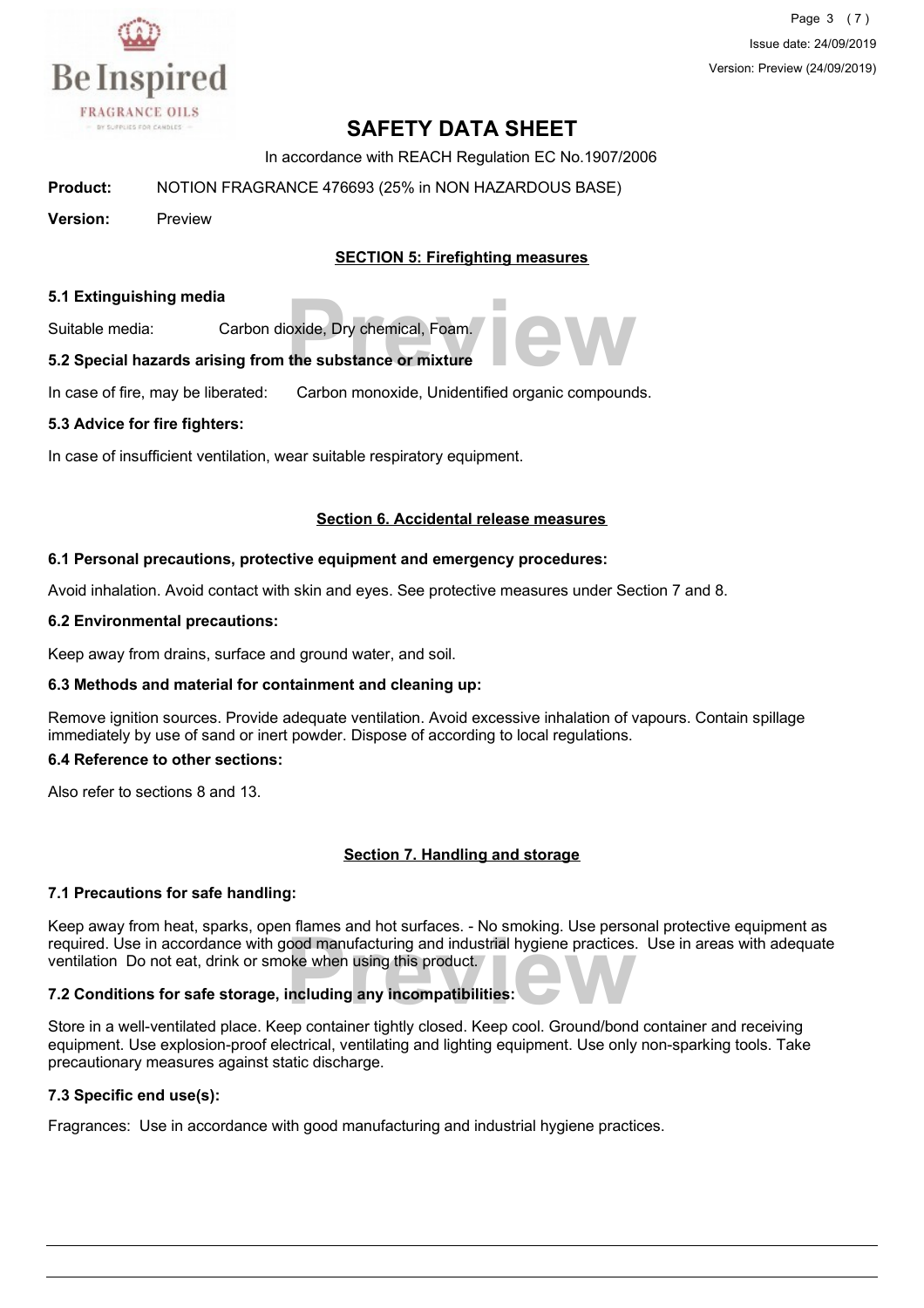

Page 4 (7) Issue date: 24/09/2019 Version: Preview (24/09/2019)

# **SAFETY DATA SHEET**

In accordance with REACH Regulation EC No.1907/2006

**Product:** NOTION FRAGRANCE 476693 (25% in NON HAZARDOUS BASE)

**Version:** Preview

#### **Section 8. Exposure controls/personal protection**

**Preview**

#### **8.1 Control parameters**

Workplace exposure limits:

| Ingredient               | <b>CAS</b>           | EC                                                   | <b>Description</b>                                | <b>Value</b> |
|--------------------------|----------------------|------------------------------------------------------|---------------------------------------------------|--------------|
| <b>DIETHYL PHTHALATE</b> | 201-550-6<br>84-66-2 |                                                      | Long-term exposure limit (8-hour<br> TWA  (mg/m3) |              |
|                          |                      | Short-term exposure limit (15-<br>$ minute)$ (mg/m3) | 10                                                |              |

#### **8.2 Exposure Controls**

#### **Eye / Skin Protection**

Wear protective gloves/eye protection/face protection

#### **Respiratory Protection**

Ensure adequate and ongoing ventilation is maintained in order to prevent build up of excessive vapour and to ensure occupational exposure limits are adhered to. If appropriate, and depending on your patterns and volumes of use, the following engineering controls may be required as additional protective measures: a) Isolate mixing rooms and other areas where this material is used or openly handled. Maintain these areas under negative air pressure relative to the rest of the plant. b) Employ the use of Personal protective equipment - an approved, properly fitted respirator with organic vapour cartridges or canisters and particulate filters. c) Use local exhaust ventilation around open tanks and other open sources of potential exposures in order to avoid excessive inhalation, including places where this material is openly weighed or measured. In addition, use general dilution ventilation of the work area to eliminate or reduce possible worker exposures. d) Use closed systems for transferring and processing this material.

Also refer to Sections 2 and 7.

#### **Section 9. Physical and chemical properties**

#### **9.1 Information on basic physical and chemical properties**

| Appearance:                                   | Not determined                               |
|-----------------------------------------------|----------------------------------------------|
| Odour:                                        | Not determined                               |
| Odour threshold:                              | Not determined                               |
| pH:                                           | Not determined                               |
| Melting point / freezing point:               | Not determined                               |
| Initial boiling point / range:                | Not determined                               |
| <b>Flash point:</b>                           | Not determined                               |
| <b>Evaporation rate:</b>                      | Not determined                               |
| Flammability (solid, gas):                    | Not determined                               |
| Upper/lower flammability or explosive limits: | Product does not present an explosion hazard |
| Vapour pressure:                              | Not determined                               |
| <b>Vapour density:</b>                        | Not determined                               |
| <b>Relative density:</b>                      | Not determined                               |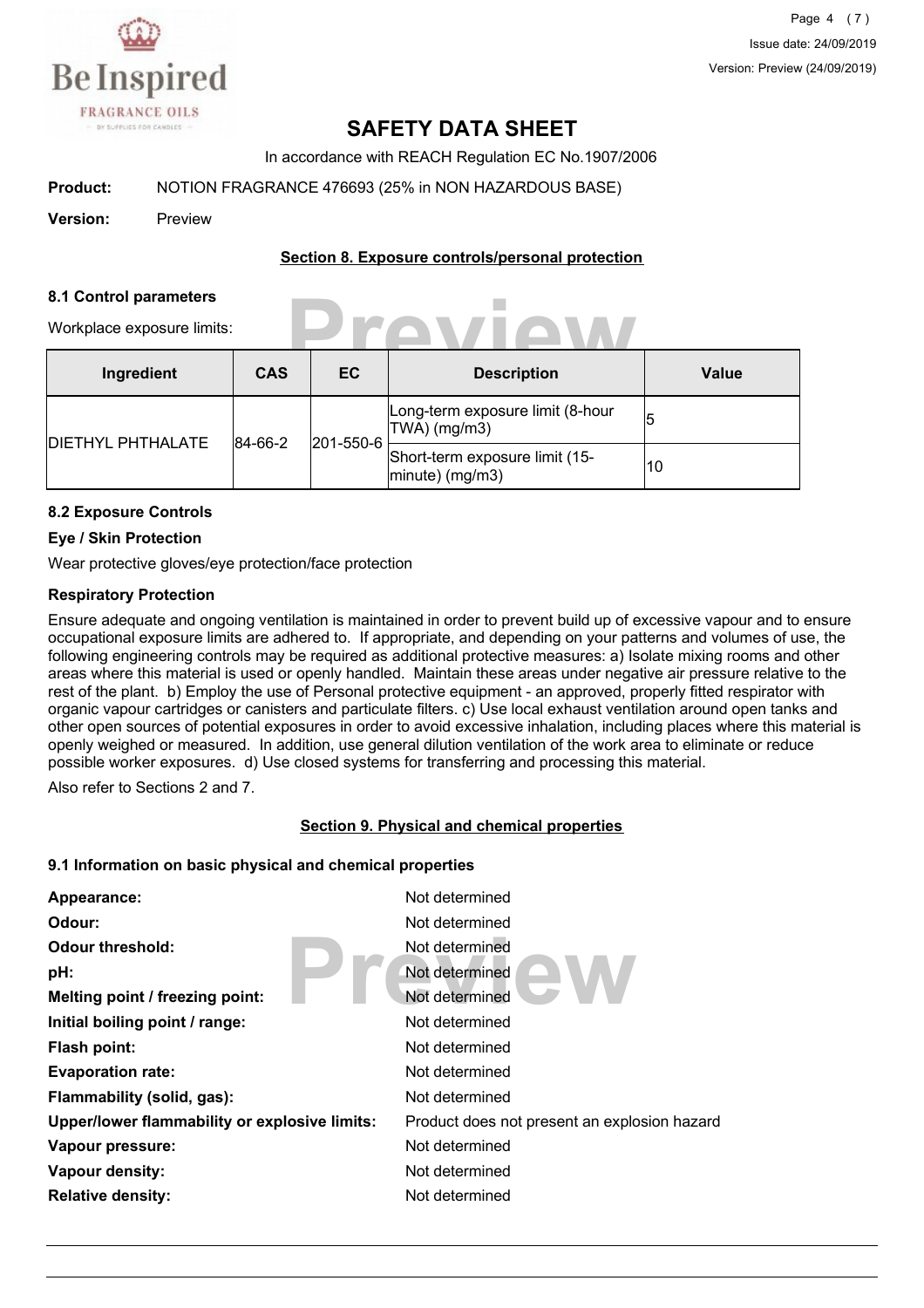

Page 5 (7) Issue date: 24/09/2019 Version: Preview (24/09/2019)

# **SAFETY DATA SHEET**

In accordance with REACH Regulation EC No.1907/2006

#### **Product:** NOTION FRAGRANCE 476693 (25% in NON HAZARDOUS BASE)

**Version:** Preview

Not determined<br>
Not determined<br>
Not determined<br>
Not expected **Solubility(ies):** Not determined **Partition coefficient: n-octanol/water:** Not determined Auto-ignition temperature: Not determined **Decomposition temperature:** Not determined **Viscosity:** Not determined **Explosive properties:** Not expected **Oxidising properties:** Not expected **9.2 Other information:** None available

#### **Section 10. Stability and reactivity**

#### **10.1 Reactivity:**

Presents no significant reactivity hazard, by itself or in contact with water.

#### **10.2 Chemical stability:**

Good stability under normal storage conditions.

#### **10.3 Possibility of hazardous reactions:**

Not expected under normal conditions of use.

#### **10.4 Conditions to avoid:**

Avoid extreme heat.

#### **10.5 Incompatible materials:**

Avoid contact with strong acids, alkalis or oxidising agents.

#### **10.6 Hazardous decomposition products:**

Not expected.

#### **Section 11. Toxicological information**

#### **11.1 Information on toxicological effects**

s a whole for health effects. The health effects have<br>C) No 1272/2008 (CLP).<br>teria for classification for health hazards under Regu This mixture has not been tested as a whole for health effects. The health effects have been calculated using the methods outlined in Regulation (EC) No 1272/2008 (CLP). This material does not meet the criteria for classification for health hazards under Regulation (EC) No 1272/2008.

| <b>Acute Toxicity:</b>             | Based on available data the classification criteria are not met. |
|------------------------------------|------------------------------------------------------------------|
| <b>Acute Toxicity Oral</b>         | Not Applicable                                                   |
| <b>Acute Toxicity Dermal</b>       | Not Applicable                                                   |
| <b>Acute Toxicity Inhalation</b>   | Not Available                                                    |
| <b>Skin corrosion/irritation:</b>  | Based on available data the classification criteria are not met. |
| Serious eye damage/irritation:     | Based on available data the classification criteria are not met. |
| Respiratory or skin sensitisation: | Based on available data the classification criteria are not met. |
| <b>Germ cell mutagenicity:</b>     | Based on available data the classification criteria are not met. |
| Carcinogenicity:                   | Based on available data the classification criteria are not met. |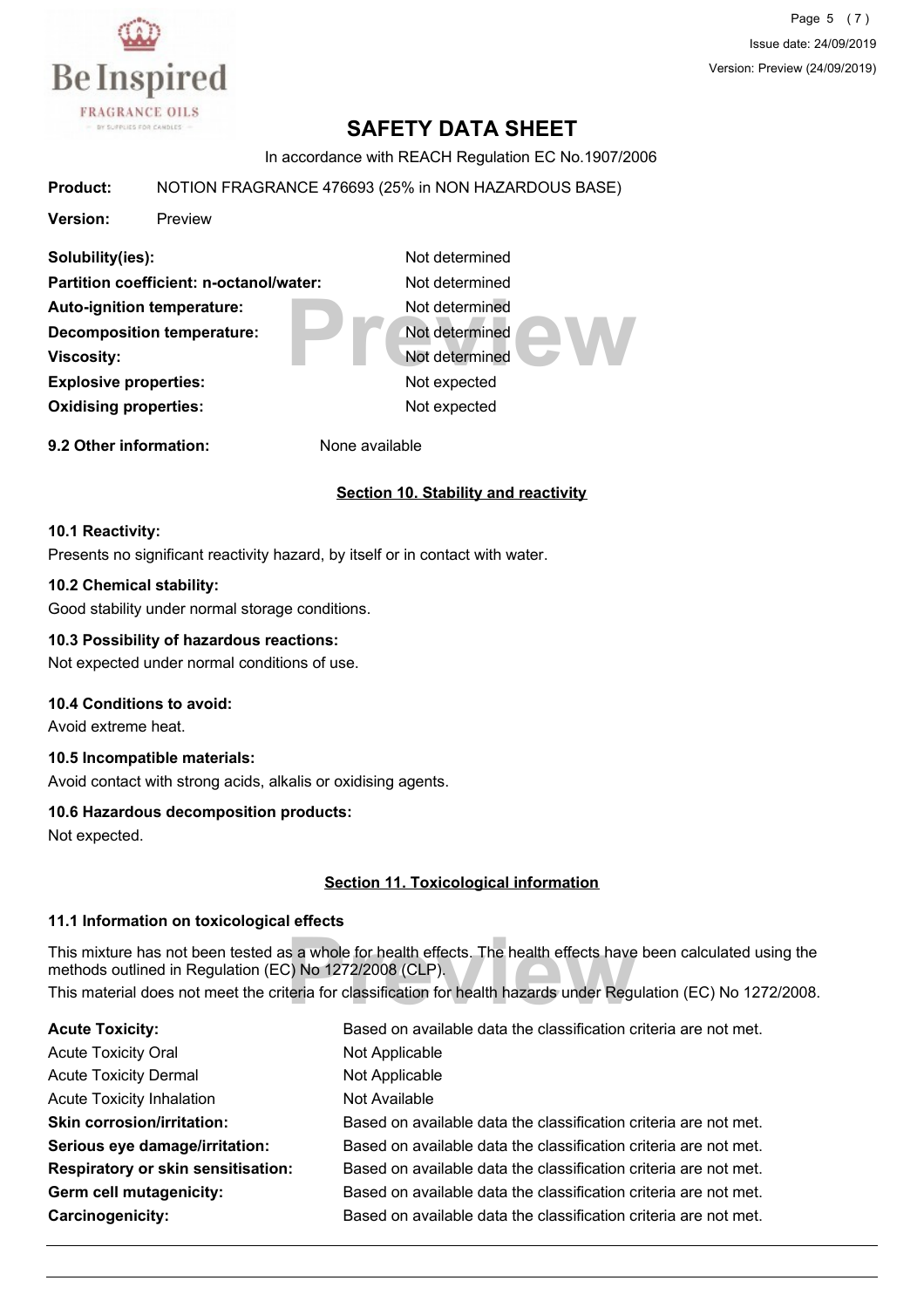

Page 6 (7) Issue date: 24/09/2019 Version: Preview (24/09/2019)

# **SAFETY DATA SHEET**

In accordance with REACH Regulation EC No.1907/2006

**Product:** NOTION FRAGRANCE 476693 (25% in NON HAZARDOUS BASE)

**Version:** Preview

Based on available data the classification c<br>Based on available data the classification c<br>**Predients in the mixture Reproductive toxicity:** Based on available data the classification criteria are not met. **STOT-single exposure:** Based on available data the classification criteria are not met. **STOT-repeated exposure:** Based on available data the classification criteria are not met. **Aspiration hazard:** Based on available data the classification criteria are not met.

#### **Information about hazardous ingredients in the mixture**

Not Applicable

Refer to Sections 2 and 3 for additional information.

#### **Section 12. Ecological information**

#### **12.1 Toxicity:**

| Harmful to aquatic life with long lasting effects.                       |               |  |  |  |
|--------------------------------------------------------------------------|---------------|--|--|--|
| 12.2 Persistence and degradability:                                      | Not available |  |  |  |
| 12.3 Bioaccumulative potential:                                          | Not available |  |  |  |
| 12.4 Mobility in soil:                                                   | Not available |  |  |  |
| 12.5 Results of PBT and vPvB assessment:                                 |               |  |  |  |
| This substance does not meet the PBT/vPvB criteria of REACH, annex XIII. |               |  |  |  |
| 12.6 Other adverse effects:                                              | Not available |  |  |  |

#### **Section 13. Disposal considerations**

#### **13.1 Waste treatment methods:**

Dispose of in accordance with local regulations. Avoid disposing into drainage systems and into the environment. Empty containers should be taken to an approved waste handling site for recycling or disposal.

#### **Section 14. Transport information**

| 14.1 UN number:                    | Not classified                                                                |
|------------------------------------|-------------------------------------------------------------------------------|
| 14.2 UN Proper Shipping Name:      |                                                                               |
| 14.3 Transport hazard class(es):   | Not classified                                                                |
| <b>Sub Risk:</b>                   | Not classified                                                                |
| 14.4. Packing Group:               | Not classified                                                                |
| <b>14.5 Environmental hazards:</b> | Not environmentally hazardous for transport                                   |
| 14.6 Special precautions for user: | None additional                                                               |
|                                    | 14.7 Transport in bulk according to Annex II of MARPOL73/78 and the IBC Code: |
| Not classified                     |                                                                               |
|                                    |                                                                               |

**Section 15. Regulatory information**

**15.1 Safety, health and environmental regulations/legislation specific for the substance or mixture** None additional